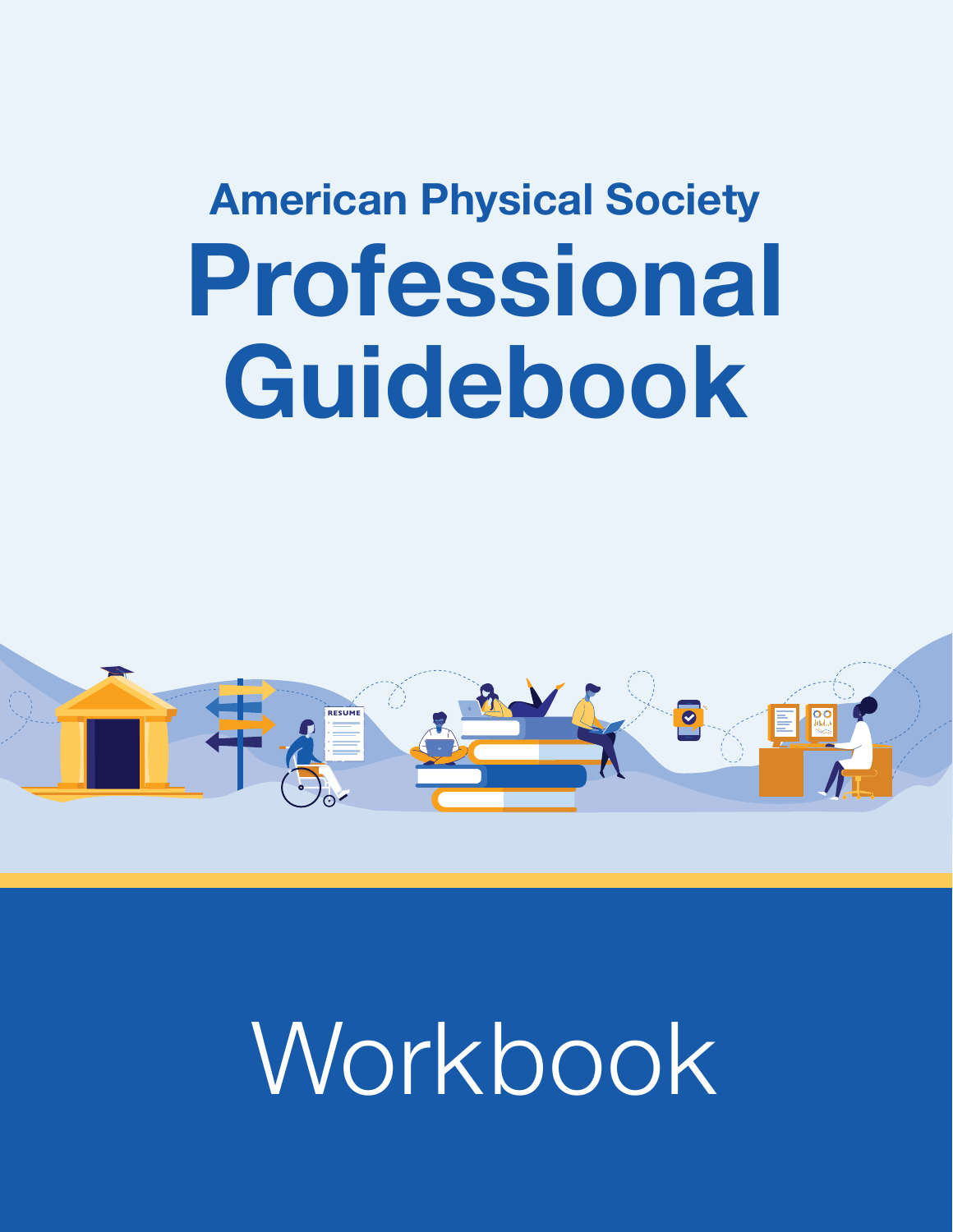

#### **[Welcome to the Guidebook](https://aps.org/careers/guidebook/index.cfm)**

As you explore the [APS Online Professional Guidebook,](https://aps.org/careers/guidebook/index.cfm) you can use this workbook to keep track of your goals, ideas, and any other thoughts. We have provided some prompts for each section of the Guidebook for you to use as a starting point, as well as additional space for you to create a personalized career journal.

**Prompt:** Let's be intentional! What are your current career goals (it's okay if they're not wellformed yet)? What type of information are you hoping to find through the Professional Guidebook?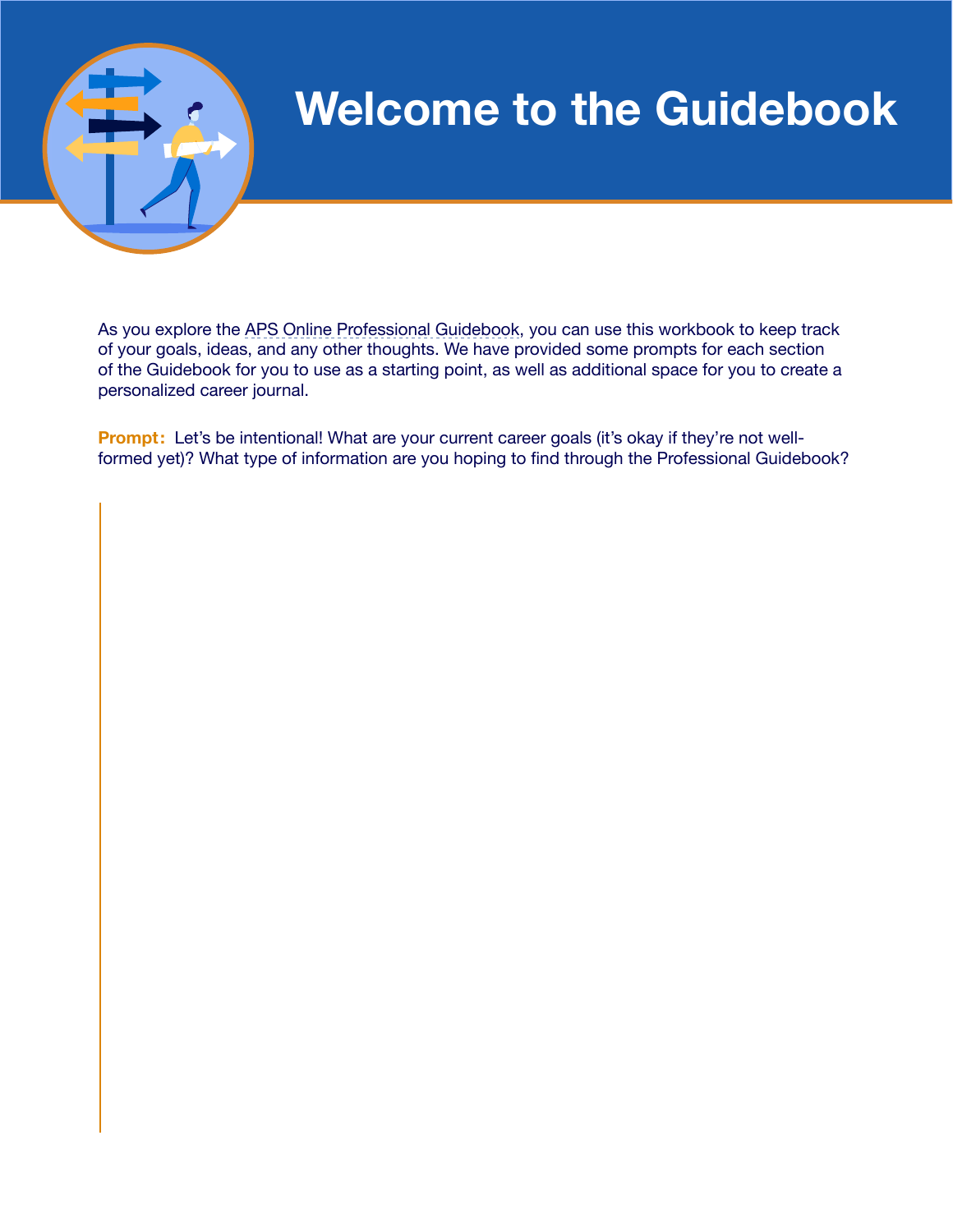

# **[Begin Planning Your Career](https://aps.org/careers/guidebook/selfassessment.cfm)**

**Prompt:** Pick up to [three physicist profiles](https://aps.org/careers/physicists/profiles/index.cfm) that resonate with you and think about why. Was it the person's story, their field of work, or something else? Would you want to pursue any of these career paths?

**Prompt:** Pick one [Job Prospect profile](https://aps.org/careers/physicists/prospects.cfm) that intrigued you and write down why you're interested in it. What training might be required to find a job in this field? Which skills do you already have? What additional skills would you need to build?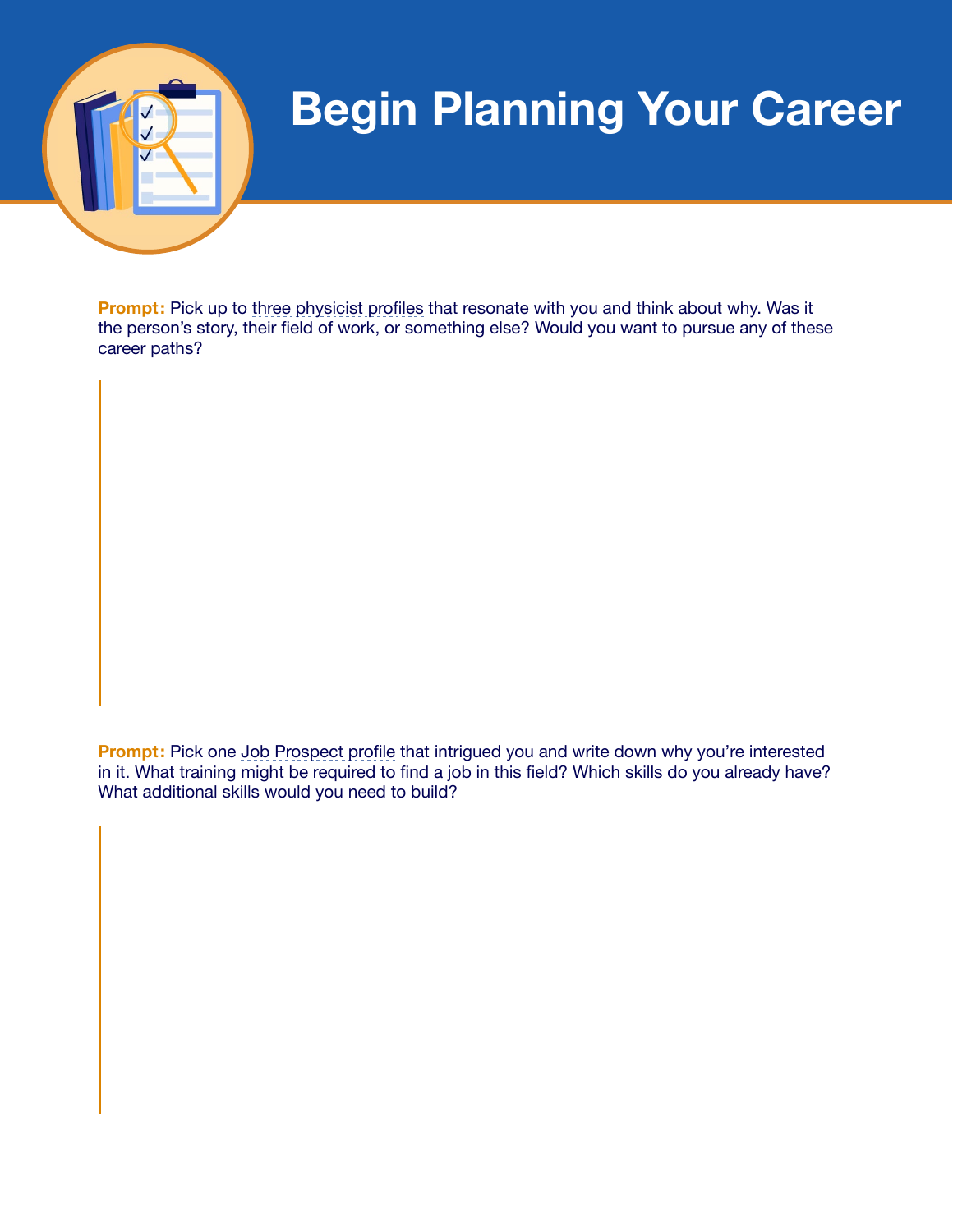**Prompt:** Under the subsection "You're the main character" review and answer as many of the questions as you can about career options of interest:

- **•**  Would I enjoy doing this job? Am I interested in the day-to-day work?
- Is the work team-based or collaborative? Do I prefer working alone or as part of a group?
- **•**  Do I like having guidance or do I like problem-solving on my own?
- **•**  Does the salary match my expectations? Do I want to buy a house or cover any large expenses in 2 years or 5 years or 10 years?
- Does the job offer work-life balance? How important is that to me?
- Would I have to move somewhere specific or are multiple locations feasible?
- Is there travel involved?
- **•**  Are there certain places I want to avoid, e.g. defense or finance sectors, due to my values?

**Prompt:** What are your top 3 takeaways? Are there any physicist profiles or career paths from the last activity that would match the criteria you have just created?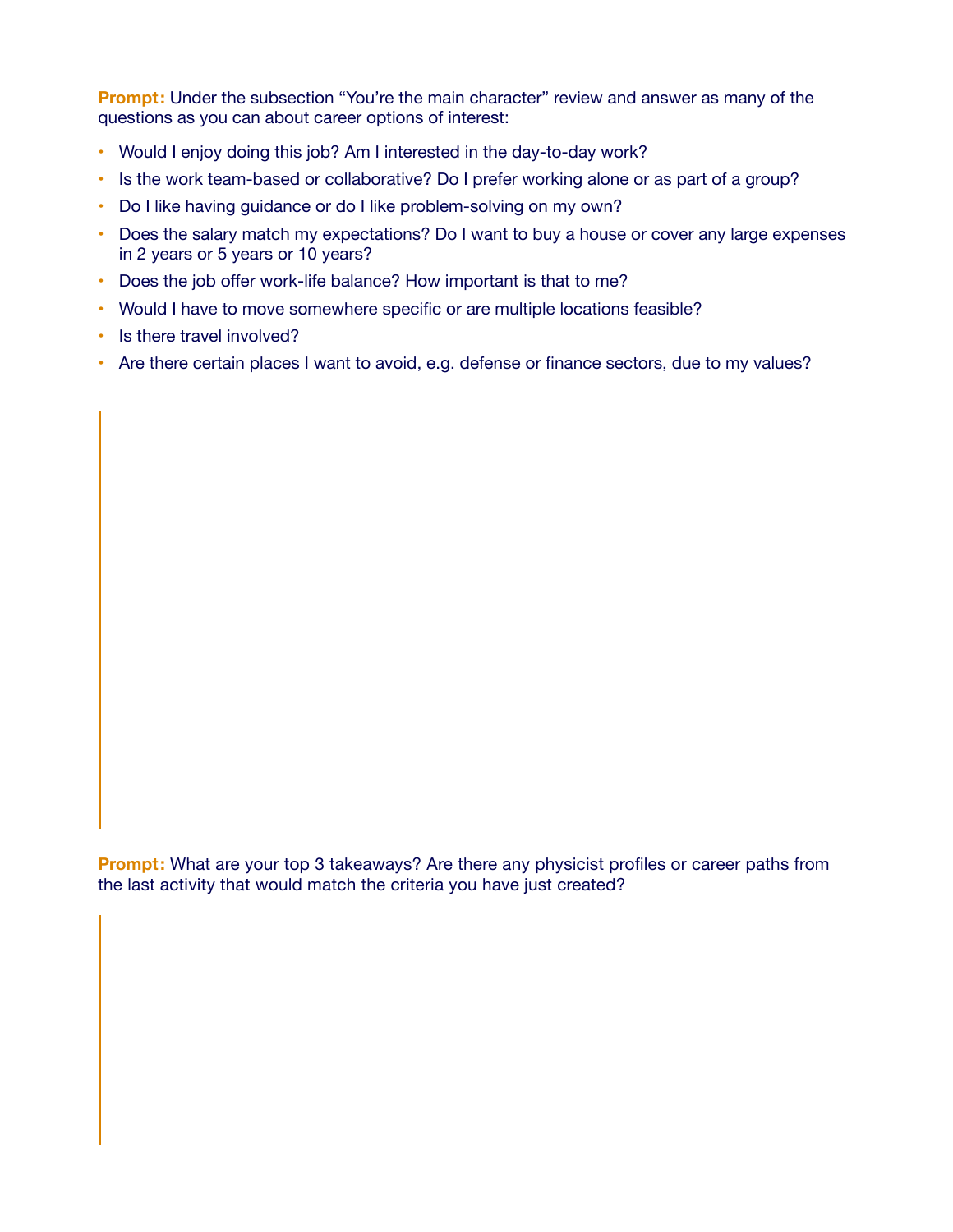

# **You have a lot to [offer:](https://aps.org/careers/guidebook/skills.cfm) [Let's take a Skills Inventory](https://aps.org/careers/guidebook/skills.cfm)**

**Prompt:** Take an inventory and list your skills. For each skill, you should also think about your proficiency level. Are there any skills missing that you want to build?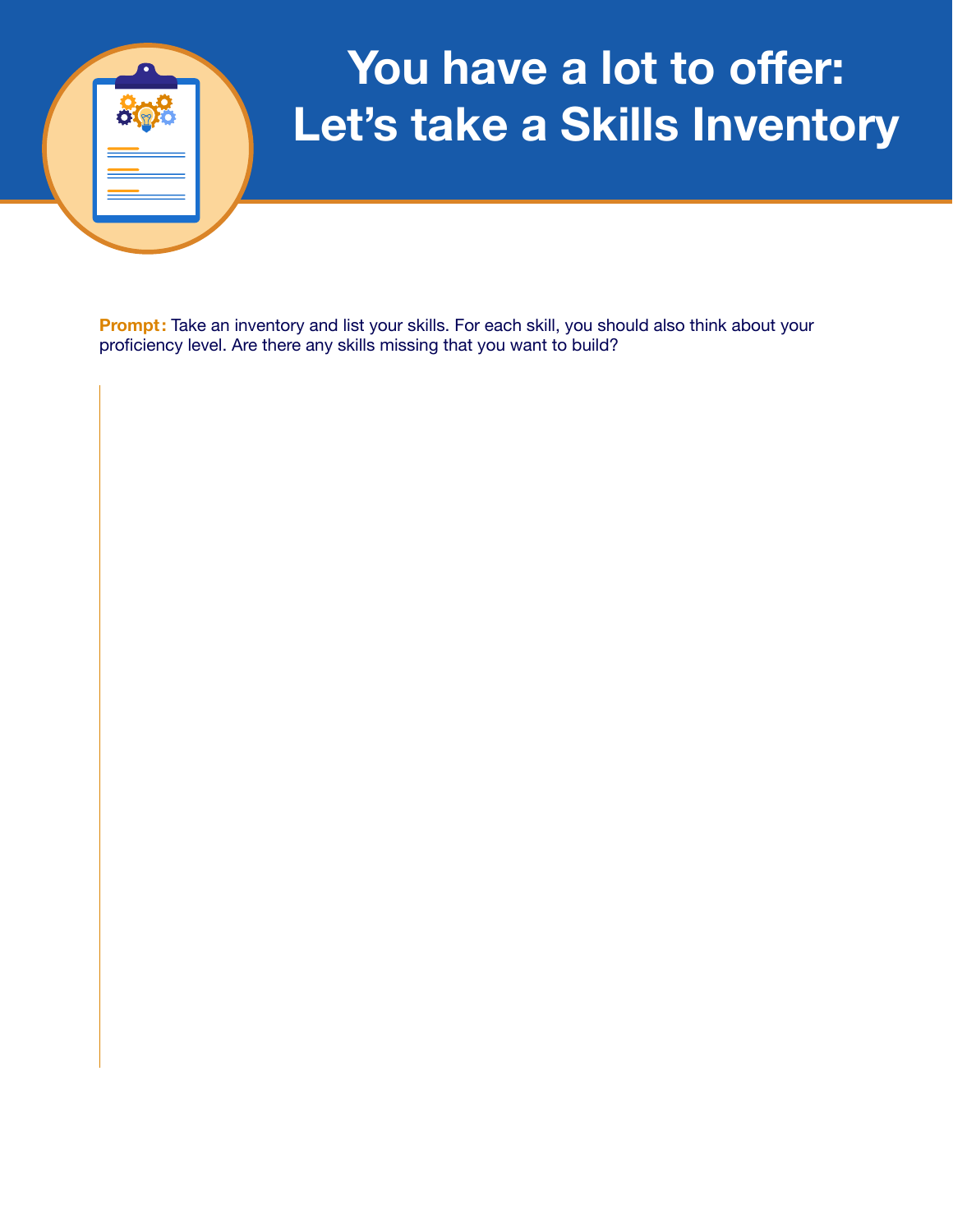

## **[Building Your Network](https://aps.org/careers/guidebook/network.cfm)**

**Prompt:** Write down everyone who you consider to be part of your professional network right now. Could any of these people introduce you to someone working in the career paths of interest you identified previously?

**Prompt:** Use LinkedIn search to find up to three new contacts to add to your network. Refer back to the [Career Planning](https://aps.org/careers/guidebook/selfassessment.cfm) section to search for specific career paths you're interested in. How many people came up in the search? Did you find any companies to follow?

**Prompt:** Write your 60 second elevator pitch. Describe where you are in your current career path, what career path you're interested in exploring, and why.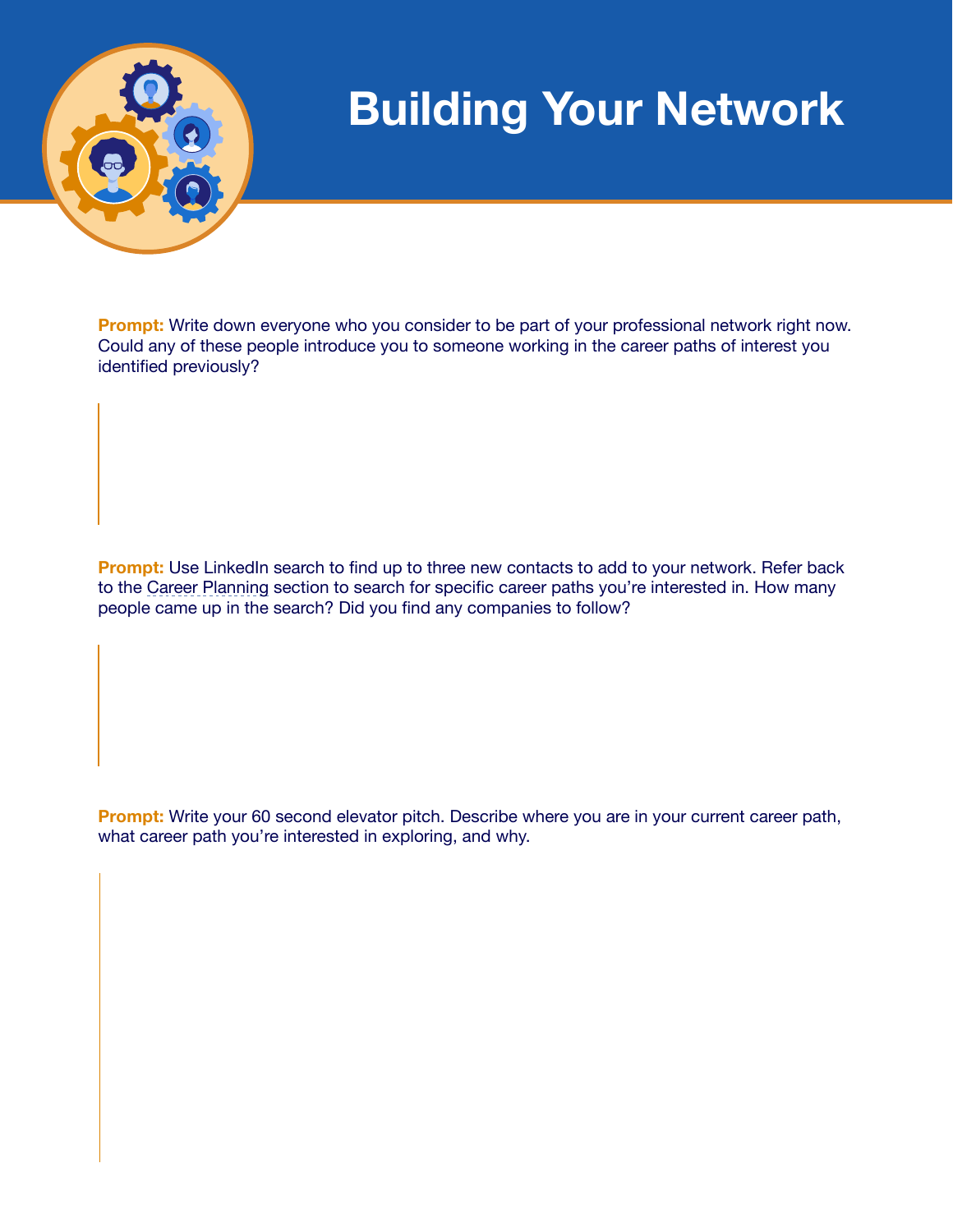

#### **[Strengthening Your Network](https://aps.org/careers/guidebook/interview.cfm)  [with Informational Interviews](https://aps.org/careers/guidebook/interview.cfm)**

**Prompt:** List up to 3 people in your network who you want to schedule an informational interview with. If you're able to set one up, what were some of your takeaways?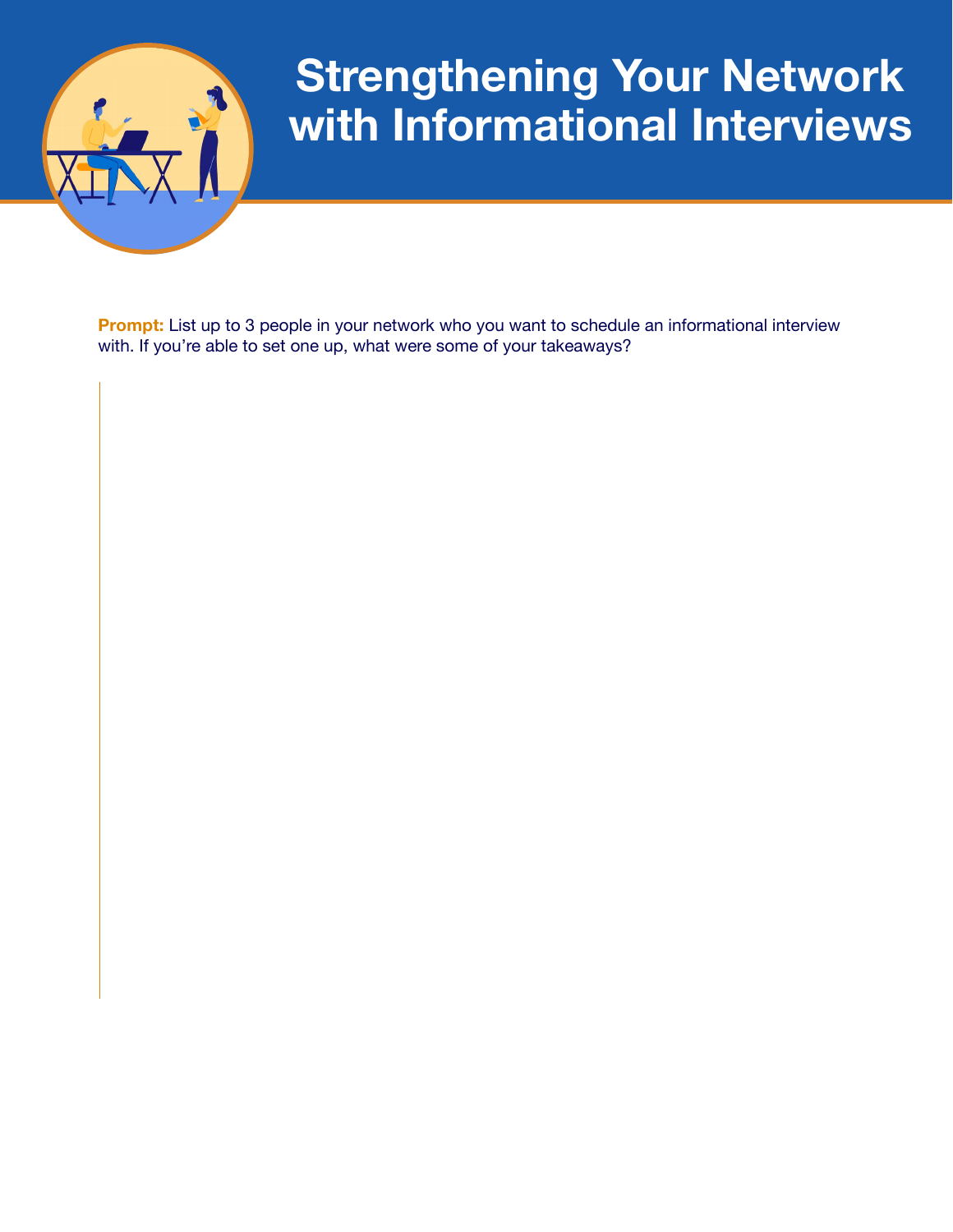

#### **[Connecting with Opportunity](https://aps.org/careers/guidebook/opportunity.cfm)**

**Prompt:** Browse through one of the job boards listed and read some of the job descriptions. Did you find any that match your skills and expertise? Conduct a quick LinkedIn search to determine if you have any connections at the company/organization. If you are interested, follow the company page on LinkedIn.

**Prompt:** If you're planning to attend a career fair, look up some organizations or companies that will be present. Note the types of job postings and the skills and experiences required. Use the next section to create some tailored resumes to bring with you to share with the employers.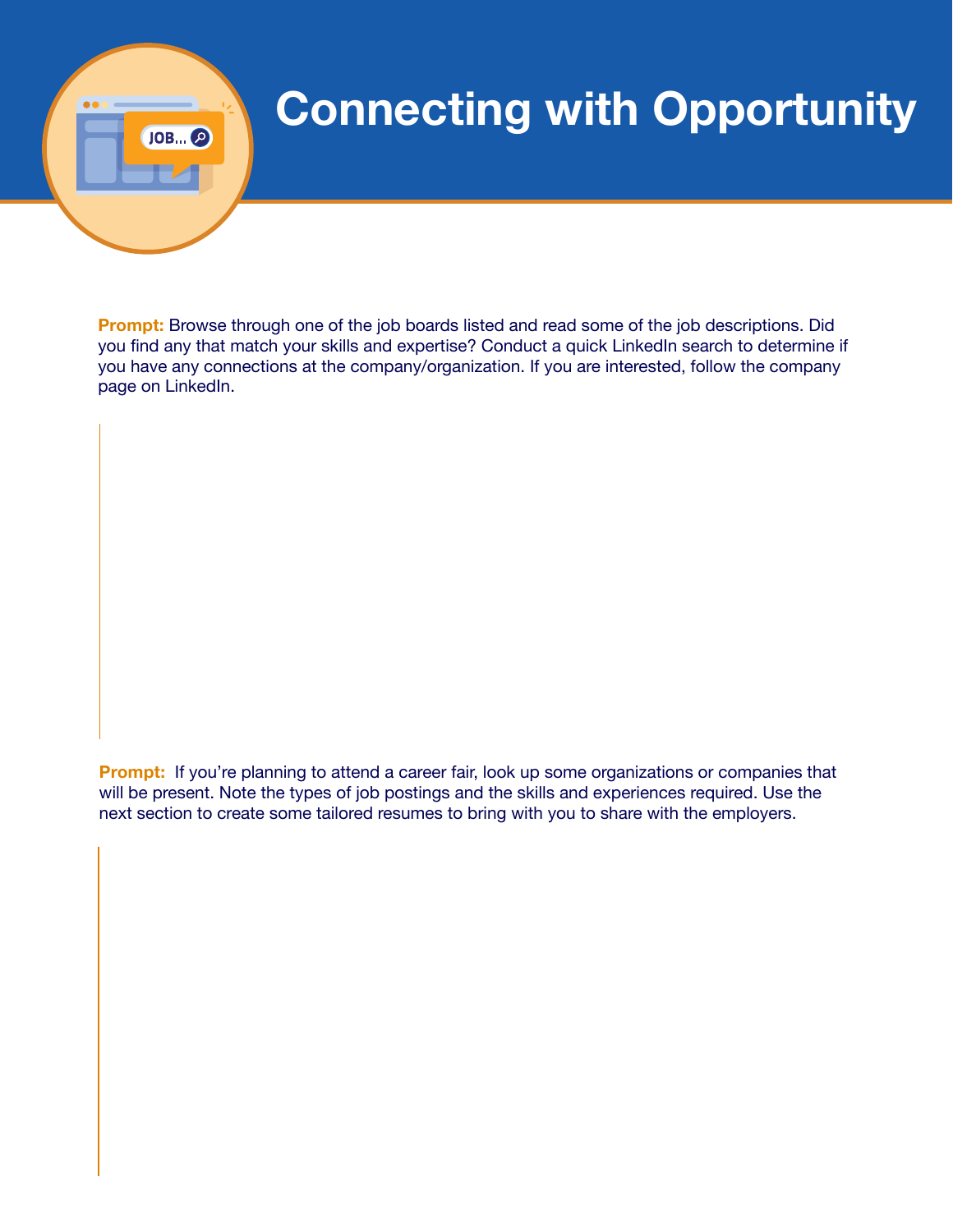

#### **RESUME Putting Together Your [Effective](https://aps.org/careers/guidebook/resume.cfm) Resume**

**Prompt:** Pick one of the job postings you identified in the previous section and highlight all of the skills and experiences listed. Next, create a bulleted list of skills that you have acquired that match the ones asked for. Structure your list so that the bullet points are organized under common headers, e.g. Data Analysis Experience, Programming Experience, etc.

**Prompt:** Referring to the job posting from the previous activity, reflect on what you would like this employer to know about you, which may or may not have come through completely in the resume. For example, why you are really passionate about this position, or how you might address concerns the employer might have after looking at your resume. Use these themes to compose one or two paragraphs you might use in your cover letter.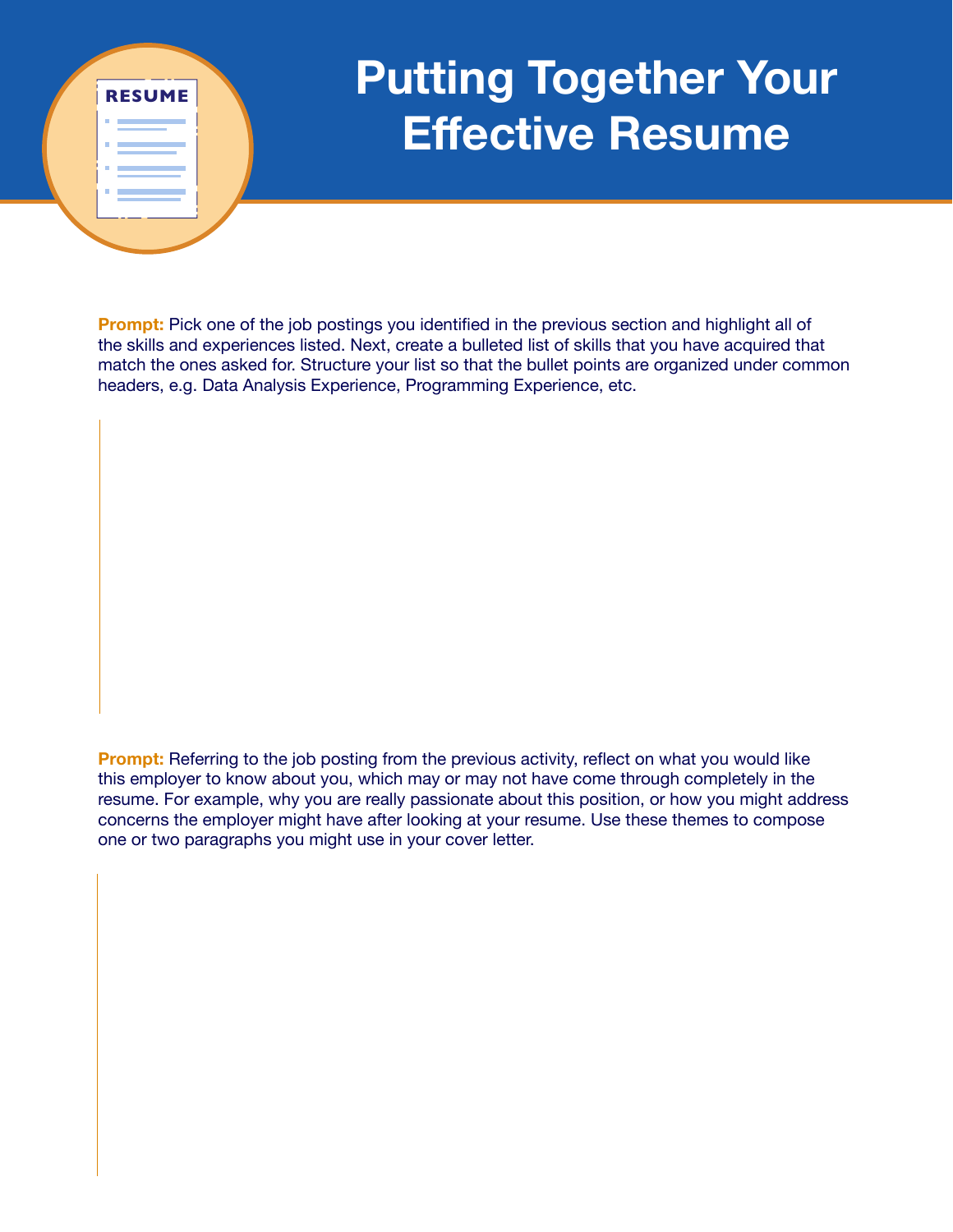

#### **[Interviewing and Negotiation](https://aps.org/careers/guidebook/interviewing.cfm)**

**Prompt:** This activity can be used for any interview you might have coming up. Alternatively, you can use the job posting from the previous activity. Review the job description and the organization webpage to come up with some questions that you might want to ask during the interview. Also research some common interview questions and write down your answers.

**Prompt:** For the job description you worked on in previous sections, research what salaries and benefits are typical for that type of job (tools like [GlassDoor](https://www.glassdoor.com/Salaries/index.htm) can be helpful). What benefits are listed in the job description? Which benefits might you ask about in the job interview that are important to you (e.g. flexible telework policy, health insurance coverage, type of sick leave)?